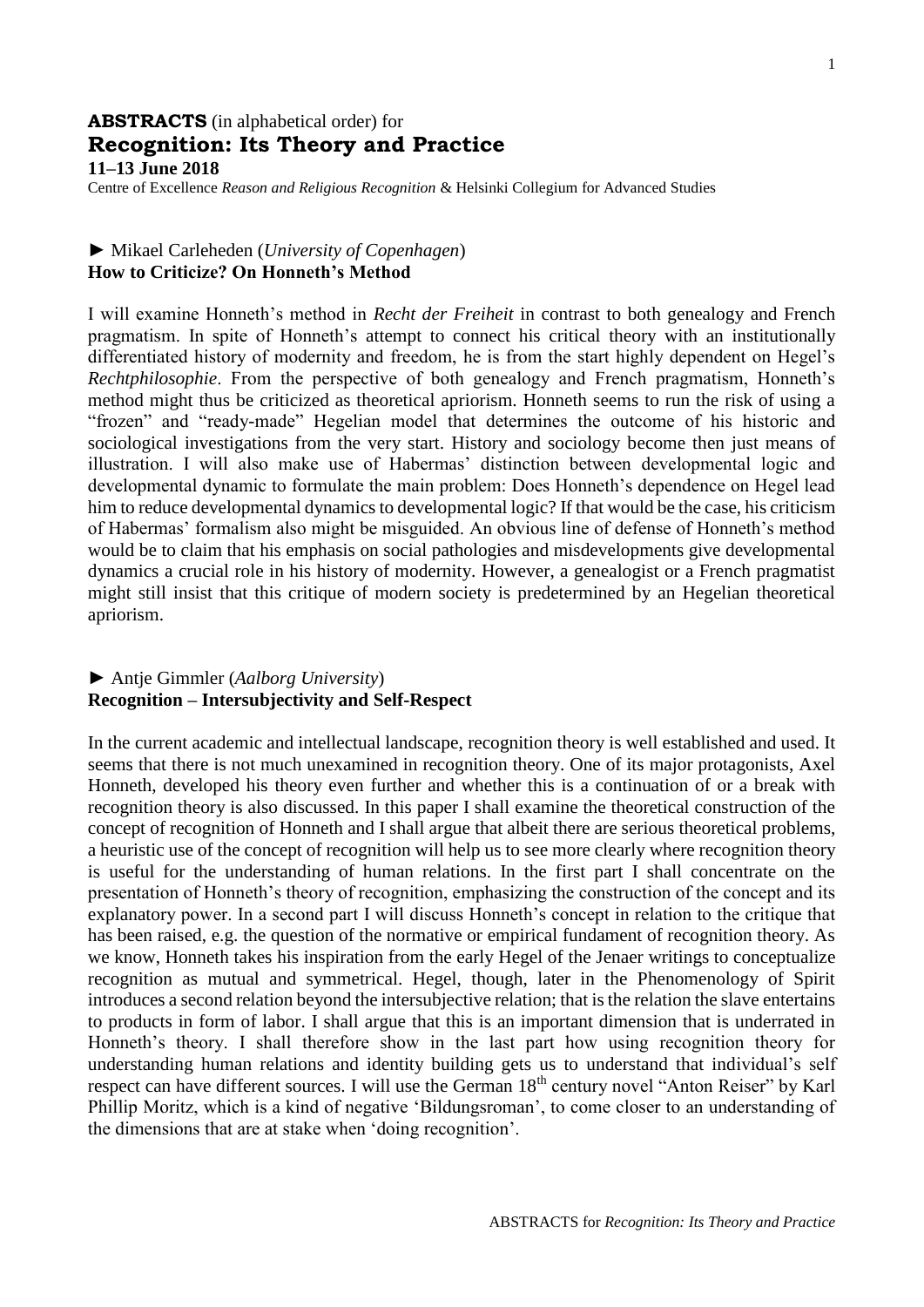## ► Jaana Hallamaa (*University of Helsinki*) **Creating Non-Relations: Non-, Ir- and Misrecognition as** *Loci* **of Agency**

My aim is to analyze different types of failed recognition highlighting their effect on the social and individual levels of human interaction. I will set the scene by exploring such failures – or misdeeds – on the axiological, deontological, and contributive levels of recognition. Next, I will explicate the attitudes that such failings display and their bearings for action towards other agents.

My main focus is to analyze the relationships based on non-, ir-, and misrecognition between humans. I will do this by concentrating on the social "space of action" that such nonrelations create between the non/ir/misrecognizer and the object as well as the impact such relationships have on the agent. The approach will enable to deepen our view of the nature of reciprocity in relationships based on non/ir/misrecognition.

### ► Carl-Göran Heidegren (*Lund University*) **Varieties of Non-Person Treatment**

The recognitive attitude has been explicated in terms of "taking someone as a person". In my paper I will discuss the opposite attitude, which translated into action can be characterized as "non-person treatment". First I will take a look at the work of Erving Goffman, in which the phenomenon of nonperson treatment is thematized on several occasions. After that I will move on to discuss the phenomenon of "social invisibility" and contrast it with overt respect. "To be overlooked, and to be disapproved, are things entirely different." (Adam Smith) Overt disrespect can eventually even be seen as a kind of negative recognition, and a struggle for recognition may begin as a struggle for becoming socially visible. Furthermore, the prejudiced look will be discussed as being a form of nonperson treatment. Finally, I will reflect on the much discussed phenomenon of bullying, and elaborate on non-person treatment as one major form of bullying.

## ► Onni Hirvonen (*University of Jyväskylä*) **Institutionally Mediated Recognition Practices – A Vicious Circle?**

It is largely agreed that institutions only exist if they are accepted or recognized by those who participate in them. However, according to the Hegelian theories of recognition, any practical form of recognition is always mediated by institutions. Thus, it seems that the collective acceptance of institutions is always already mediated by institutions.

This paper aims to solve the apparent contradiction by, firstly, specifying how recognition is precisely mediated through social roles and institutions. It is clear that institutions come in different shapes, sizes, and forms. They are all normative systems but it is equally clear that all-pervasive institutions like language and money are not the same kind of entities like more rigidly structured state institutions or corporations. Though all institutions might require collective acknowledgement and recognition to exist, it is not as clear that all institutions are about our practical forms of recognition or that all forms of practical recognition are completely restricted to stay within certain institutional borders.

Secondly, as the institutions are also dependent on our collective recognition of them, the forms that recognitive attitudes take towards institutions need to be specified. In the literature, vertical recognition of institutions has been distinguished from horizontal recognition between individual agents, but it is unclear how exactly these attitudes differ from each other.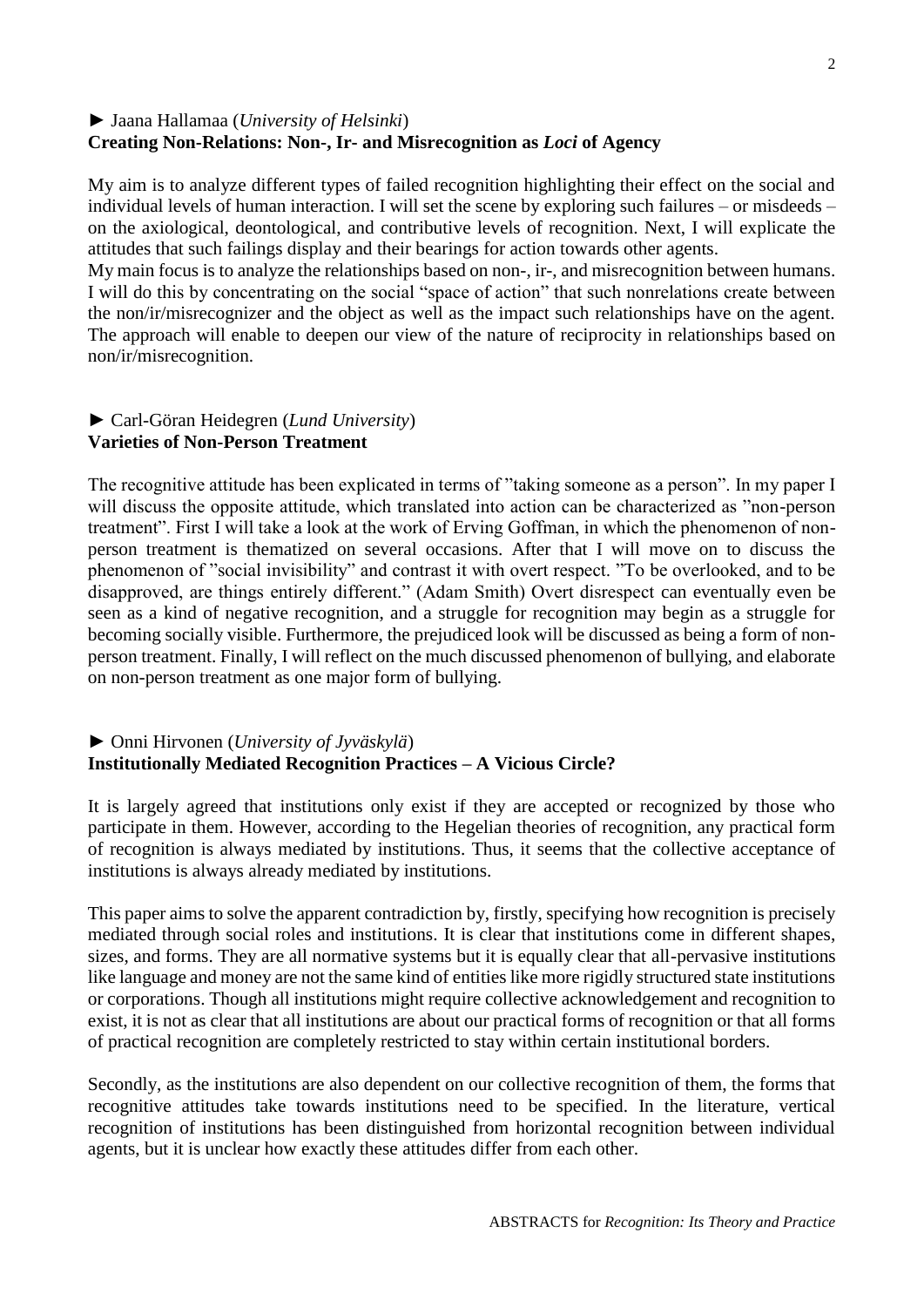This paper aims to show how the Hegelian theories of recognition face a potentially severe problem of circularity between institutions and recognitive attitudes. It is argued that we need to distinguish different senses of recognition and different kinds of relevant institutions to sidestep the problem. This also clarifies the role of recognition in formation of institutions and the extent of institutional determination of recognition practices.

### ► Veronika Hoffmann (*University of Siegen*) **The Gift Model of Recognition**

Recently, the issue has been raised whether the concepts "gift" and "recognition" are more than superficially linked. It seems obvious that, on a practical level, giving gifts can be an expression of recognition. In this paper, it is argued that the notion of gift also serves as a model for certain kinds of recognition on a more theoretical level. As both concepts are not only used for a broad range of social practices, but also defined and explicated in very different ways, this depends in part on the understanding of "gift" and "recognition". A possible "gift model of recognition" will be explored based upon related theories by Marcel Hénaff and Paul Ricœur.

### ► Heikki Ikäheimo (*University of New South Wales*) **Recognition and the Human Life-Form**

What exactly in recognition is universal and what in it is variable from one culture and epoch to the next? This article distinguishes, first, between different phenomena often identified with 'recognition' and argues that while many of them are obviously historically and culturally variable, not all of them are. Secondly, the article discusses three universally constitutive facts about human co-existence and their connection to three dimensions of recognition, and suggests that on each of the three dimensions there is a fundamental difference between 'conditional' and 'unconditional' modes of recognition . This difference, it is suggested, 'makes a difference' that is independent of variability between particular forms of life, and stands a chance of functioning as an immanent ethical yardstick for any variation of the human life-form in general.

## ► Maijastina Kahlos (*University of Helsinki*) **Citizens, Aliens, and Recognition**

According to one of the foundational myths of the ancient Romans, Romulus made the city of Rome an asylum for refugees and welcomed all sorts of newcomers inside its walls. In the 2<sup>nd</sup> century CE, as the Romans had already held the entire Mediterranean area in their iron embrace for centuries, a Greek orator Aelius Aristides celebrated the Roman power with a similar ethos: "Rome has never rejected anyone; on the contrary, this city receives men from all countries just as the soil of the earth welcomes all men". This ethos of asylum is even more remarkable when it is compared with the foundational myths of many Greek poleis, for instance, the myth of autochthonous origin of Athenians.

Despite the ethos of asylum and eloquent orators who cherished the idea of cosmopolitan citizenship, not all the inhabitants of the Roman Empire had the status of citizen. Who were recognized as Roman citizens? What were the criteria for becoming a Roman citizen? How did these criteria change in the course of centuries? During the expansion of the Empire in the Republican period, to gain citizenship as a mark of membership of the Roman community meant abandoning one's former lifestyle and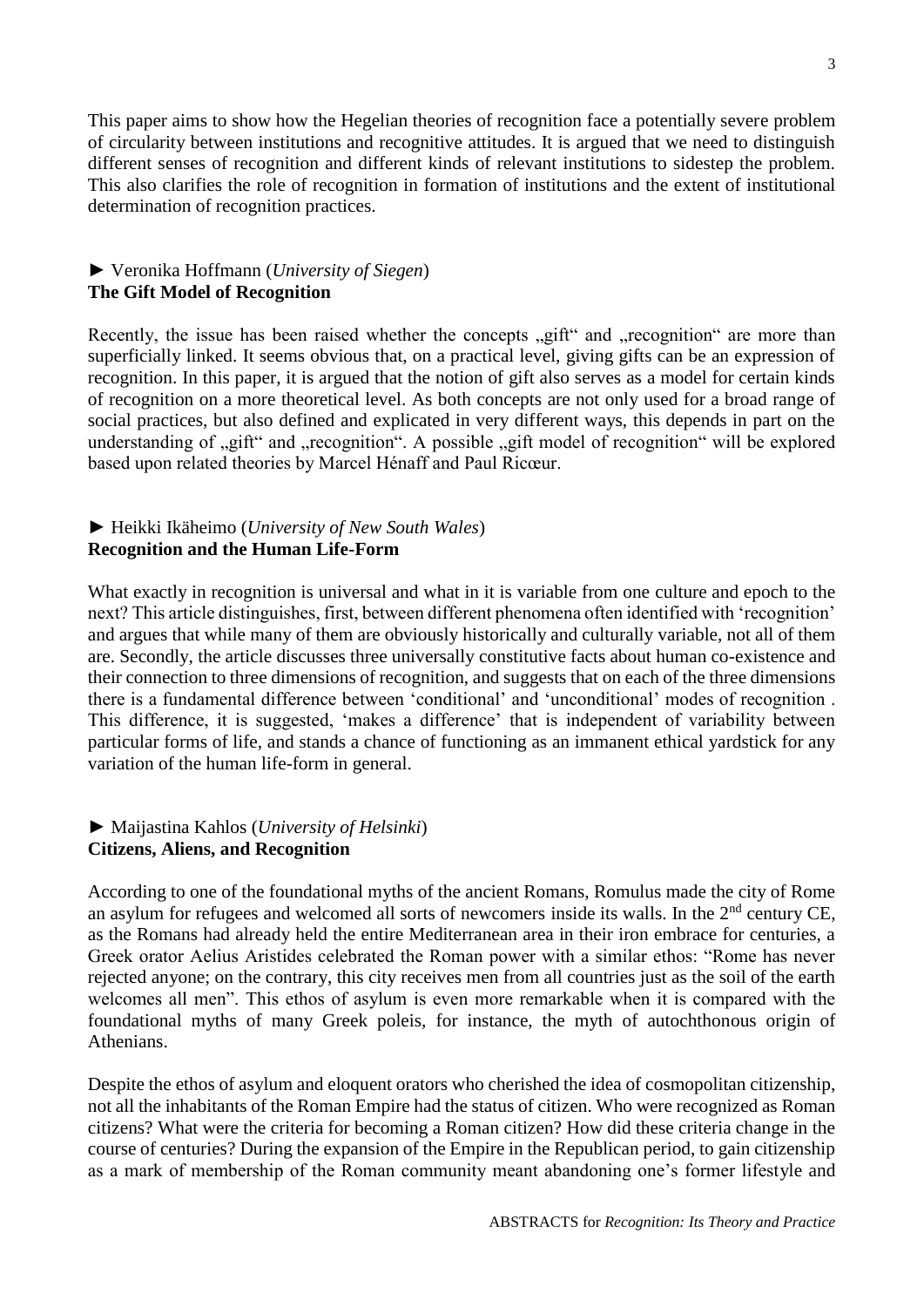embracing a new one. As the Roman power in the Mediterranean was consolidated during the Early Imperial period  $(1<sup>st</sup>-2<sup>nd</sup>$  centuries CE), the strong conception of citizenship based on cultural criteria could not hold. The Roman power had to gain backing from the elite key groups in the conquered areas. Cultural criteria (such as the Latin language) became less emphasised, and the citizenship became to be more built around the display of loyalty to the ruling power.

I will discuss the criteria for the recognition as a Roman citizen and maintaining the privileges connected to the citizenship during the later Roman Empire (200–400 CE). I will focus on, first, the return of the cultural criteria, and second, the impact of immigration in Late Antiquity. 1) I will argue that defining Romanness in religious terms became more and more emphasized from the early 3rd century CE onwards. Recognition was connected with the correct performance of religion. Defining a good and loyal Roman in terms of religion continued in the course of the Christianization of the Empire. 2) In regard to the Gothic immigration into the Empire in the  $4<sup>th</sup>$  and  $5<sup>th</sup>$  centuries, I will discuss the mechanisms of inclusion and exclusion in Roman 'migration and accommodation policies'.

## ► Matthias Kettner (*Witten/Herdecke University*) **Integrating Recognition Theory and Realistic Discourse Ethics**

Normative Discourse Theory in the line of Apel and Habermas rely heavily on a notion of argumentative discourse but fail to sufficiently clarify this basic notion. Once clarified, argumentative discourse is an informal social practice, open to all persons in their capacity as reasonable evaluators, which has as its aim the communicatively rational revision of conflicting reasons with (apparently less conflicting) reasons. First, I will explore the recognitional infrastructure of the practice of fixing the true value of reasons by argumentative discourse. Second, I want to strengthen a post-Apelian, post-Habermasian conception of realist discourse ethics by showing how its key concepts (normative consent, rational validity, discourse-power) involve conceptual distinctions elaborated within recognition theory. Thirdly, perspectives of realist discourse ethics concerning problems of robustly asymmetric recognition and fundamentalist identities will be sketched.

#### ► Heikki J. Koskinen (*University of Helsinki*) **Rationality, Dignity, and Respect-Recognition**

According to a standard conception in contemporary recognition theory, what makes *respect* an adequate response to us human beings is our dignity, or our normative status as *rational agents*. In this paper, my aim is to articulate some interesting and important questions related to such a rationality-centered conceptualization of respect-recognition. I will take a look at the functional role of a semantic criterion of rationality whose purpose is to distinguish between adequate and nonadequate responses of respect. I will then move on to consider a distinction between responsive and constitutive forms of recognition, and to say something about the distinction's relevance for the semantic criterion of rationality. This leads to a discussion of varying degrees of rationality and the problematic notions of actual and potential rationality. A central theme to be considered then has to do with the morally crucial question of how we should understand the boundaries of rationality and the consequent limits of respect. If our intuitions and practices of recognition do not correspond with our theoretical understanding of interpersonal recognition-relations, then something needs to be revised. The conclusion of my systematic analysis and argumentation is that we have to carefully reconsider and re-evaluate a rationality-centered conceptualization of respect-recognition that focuses on the qualitative features or identities of individuals.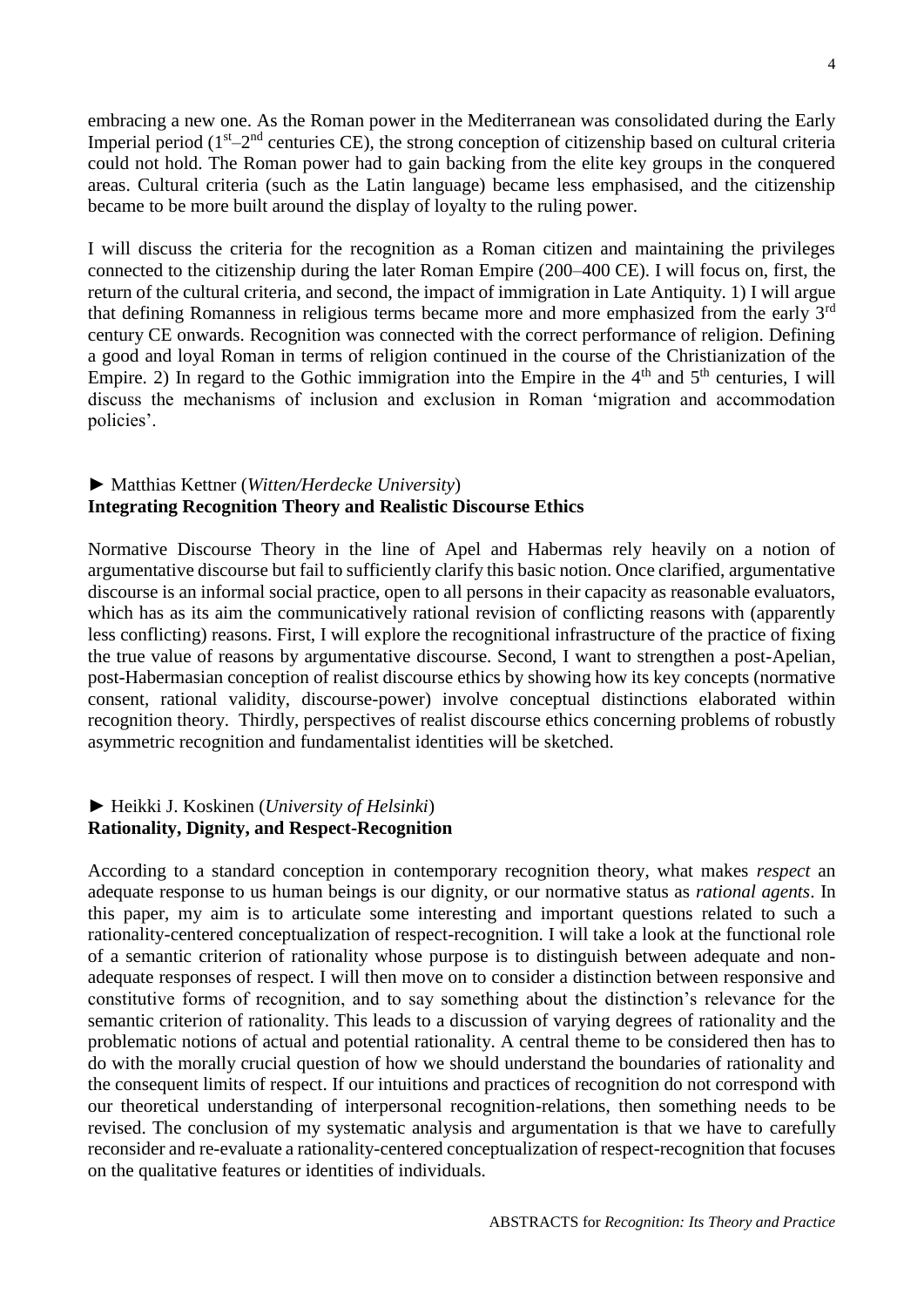#### ► Arto Laitinen (*University of Tampere*) **Is Recognition Constitutive of Well-Being?**

Empirical studies suggest that being loved is very central to well-being or happiness. There is no reason to think that being respected or being esteemed would be insignificant either. And there is no reason to think that giving recognition in turn is much less significant than receiving recognition – what matters may well be (networks of) relations in which each party both gives and gets recognition. This paper asks how dominant theories of well-being can address these insights (e.g. as preference satisfaction, experienced happiness, or as items on objective lists), and then suggests a new, multidimensional conceptualization of well-being where well-being partly consists of standing in relations. This builds on already existing views which have proposed multidimensional conceptualizations (e.g. Kauppinen: both agency and subjectivity matter; Ricoeur: agentic, interpersonal and institutional aspects of "the ethical aim"), but adds an irreducibly relational or social dimension (drawing on debates on the relational self).

It thus contributes to debates on recognition (why is recognition important?) and on well-being and on relational self.

#### ► Cillian McBride (*Queen's University Belfast*) **Authenticity and Recognition**

Taylor argued that a historical transformation in the recognition order is responsible for contemporary concerns about authenticity. But *how* is recognition related to authenticity? If anything, it looks like a concern with social recognition is actually one of the hallmarks of *inauthenticity.* This is evident in the two opposed modern traditions of thought about the authentic life: the collectivist, and subjecitivist models. One insists that an authentic life involves unreflective immersion in the life of the community, while the other insists on active, deliberate, self-making. I argue that these are mistaken. The problem of authenticity is a problem of self-knowledge: over and above questions about whether we can freely endorse our lives, and whether they embody genuine values, we want to know whether the life we lead is truly our own. Social recognition functions as a mirror to the self, making self-knowledge possible: it is essential to the pursuit of authenticity.

#### ► Ritva Palmén (*University of Helsinki*)

### **The Problem of Desire for Esteem within the Community of Equals**

Self-confidence, self-respect and self-esteem, these three modes of relating to oneself are essential for the possibility of identity formation. They can be acquired and maintained intersubjectively, through recognition by others who one also recognizes (Honneth 1992). These all practical relations to self contain beliefs about oneself, emotional states and experiences of having certain status. As maintained by Axel Honneth, only self-confidence which is supported by love is a universal precondition for self-realization in any community. However, both respect and esteem have gone through a significant historical transformation. My paper builds on this claim, but also critically reevaluates and adjusts it. By exploring textual material ranging from late Antiquity to twelfth-century spiritual rehearsals and medieval university theology, I will ask how practical relations to self and identity formation have been explained in varying cultural and historical conditions.

In particular, my aim is to analyze the problem of desire for esteem in the context of medieval Christian cloister, which social life and cohesion was basically founded on the idea of compliance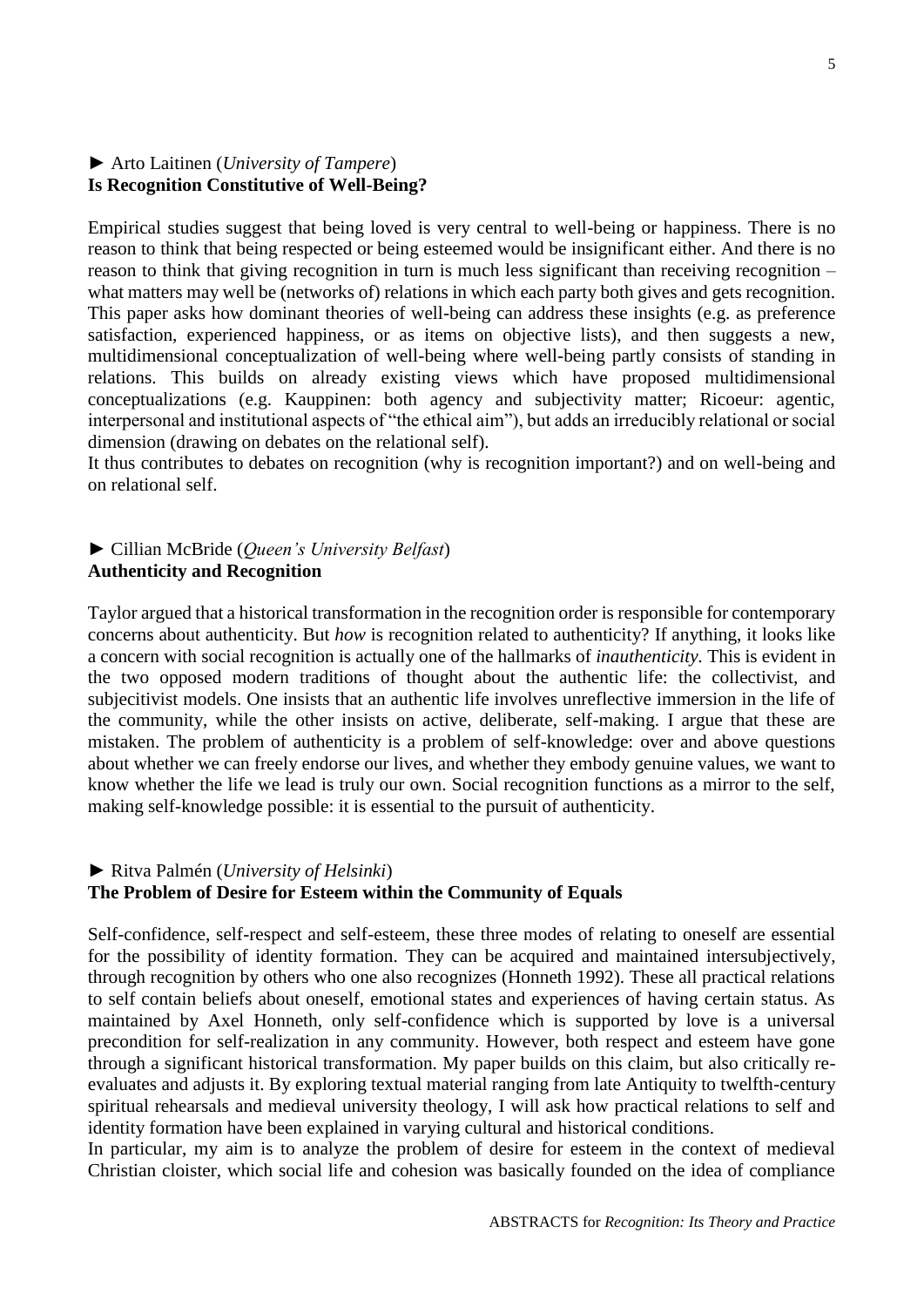and total submission. In this framework fellow Christians were considered to be equal in a way that there was no qualifying principle based on each person's individual merits which would distinguish them from one another and thus facilitate comparison with other people. Rising above others and the feeling of pride were considered as the most sinful acts. However, simultaneously religious communities had highly hierarchical social structure, regulated communication between members of different levels and strict command to obey the elders or men of a higher rank. This discrepancy created a difficult question how to react towards often observed desire for esteem and in what way it was still possible to either gain or show esteem within the community. The combination of the chosen textual material and elements of contemporary theory of recognition allows me to examine by what means medieval monks were thought to had a need to be qualified within their own religious assembly and how the closed social group could manager this desire. The testing of qualified historical cases in the light of recognition theory also permits me to amend the contemporary ideas and suggest new modifications of esteem and its role in a human society.

#### ► Sami Pihlström (*University of Helsinki*)

## **Beyond the Theory-Practice Dichotomy: Pragmatism, Antitheodicy, and the Recognition of Suffering**

I have argued in previous work (to a large extent in collaboration with Sari Kivistö; see especially Kivistö and Pihlström 2016) that theodicies, seeking to philosophically justify God's allowing apparently unnecessary and meaningless evil and suffering – or offering some secular proxy for this traditional theological project – amount to a colossal ethical failure to recognize the suffering other and the utter pointlessness of their suffering. This argument for *antitheodicism*, focusing on the moral need to appropriately recognize the reality of suffering, or to take evil seriously, can draw from various sources, including William James's pragmatism, Wittgensteinian philosophy of religion, as well as post-Holocaust Jewish moral reflection exemplified by Emmanuel Levinas's ethics of otherness, all of which can be interpreted as fundamentally Kantian approaches to theodicism and antitheodicism.

A typical response to this kind of moral criticism of theodicies in contemporary mainstream analytic philosophy of religion pursuing theodicies (or "defenses") starts from a sharp distinction between theory and practice. Theodicists can easily maintain that at the theoretical level their justifications for evil and suffering may fail to recognize the suffering other, or the experience of meaningless suffering, while also maintaining that such a failure does not matter insofar as the theodicist exercise *is*, and remains, merely theoretical. Theodicists can (and arguably should) avoid engaging in their theory-construction when actually faced by suffering human beings and the practical need to comfort them. This practical task of consolation is to be clearly distinguished from the purely theoretical or intellectual task of constructing a theodicy argument or a "defense". (For a discussion of the purely theoretical nature of the problem of evil along these lines, see, e.g., van Inwagen 2006.) Hence, it could be claimed that no failure of recognition is necessarily committed by the theodicist at the practical level of engaging with suffering human beings needing consolation (or, in a theological context, pastoral care).

However, it can be argued – especially from a pragmatist point of view – that the very attempt to defend theodicism by drawing this sharp theory-practice dichotomy is itself (at a meta-level) a failure of recognition. The suffering other ought to be morally recognized precisely by *not* drawing such a dichotomy. This, we may say, is where the metaphilosophical relevance of antitheodicism lies. It can be further argued that antitheodicism (which insists on not explaining away the meaninglessness of suffering) is needed as a necessary condition for the possibility of adequately recognizing the other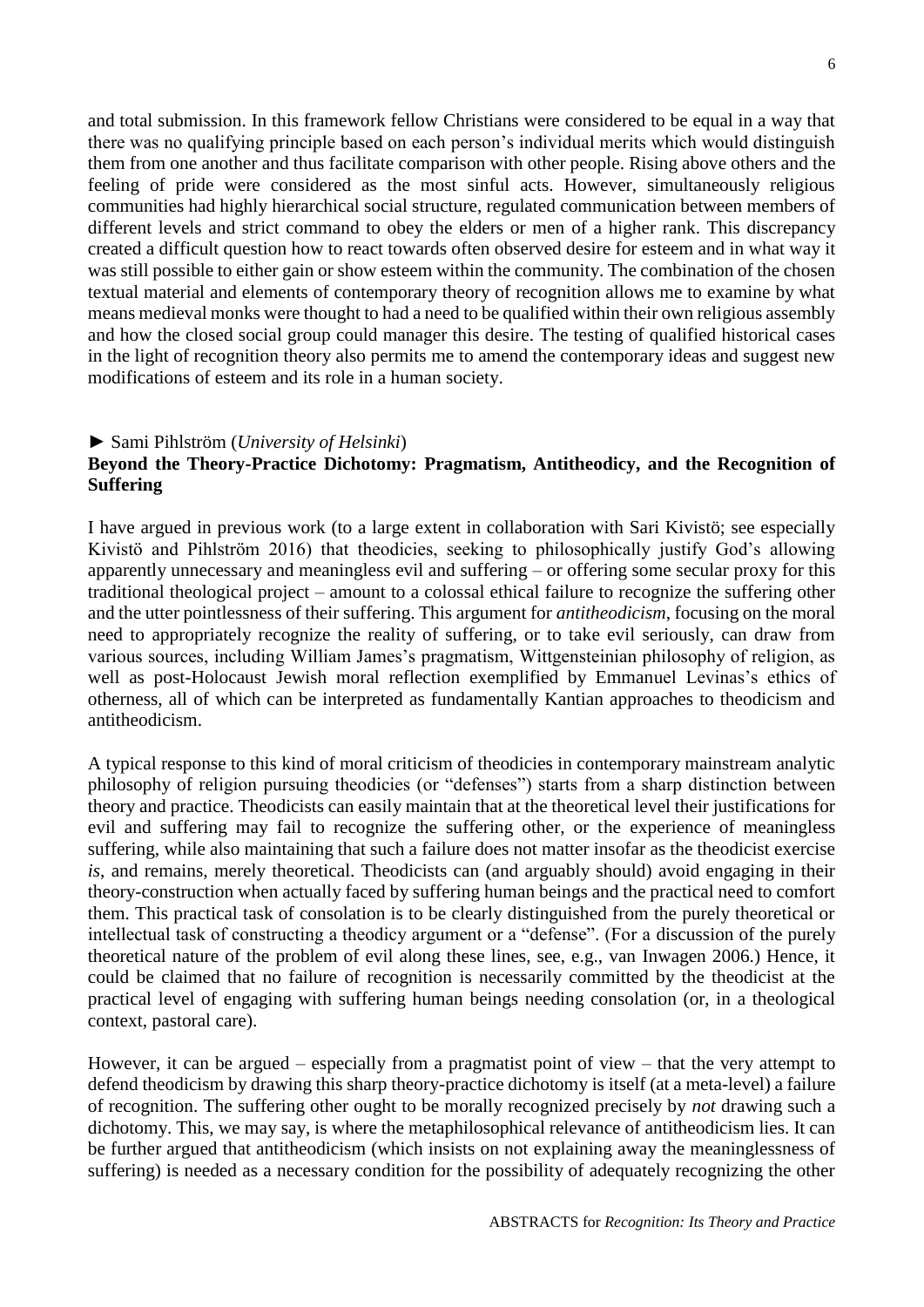person as a (potential or actual) sufferer. Therefore, there is a sense in which theodicist attitudes to others should not themselves be (philosophically, ethically) recognized or perhaps even tolerated, and this can be articulated in terms of pragmatism that is generally critical of any principled theorypractice dichotomies. We may say that for pragmatists theory and practice are inevitably entangled, and the failure to recognize *this* already constitutes a failure to adequately engage in the practical task of recognizing otherness. (For some related discussion regarding pragmatist philosophy of religion, see Pihlström 2013.)

The paper concludes by suggesting a way of investigating the relations between attitudes such as recognition and toleration by allowing iterations of the attitudinal "operators" representing these or related attitudes. For example, we may say that a certain kind of recognition or non-recognition is (or should be) tolerated (by someone in a certain context), or that it is not or should not be tolerated. Conversely, we may say that certain attitudes of tolerance or intolerance ought to be recognized (or non-recognized), and so forth. It is easy to see that indefinitely complex cases of "nested" attitudes can be constructed in this manner. This is relevant to the case discussed in the paper – antitheodicism and the recognition failure of theodicism – precisely because a certain kind of failure to recognize others' suffering, a failure ultimately based on the theory-practice dichotomy, is criticized as a morally problematic attitude that in a certain sense should not be tolerated.

#### **References**

van Inwagen, Peter (2006), *The Problem of Evil*, Oxford: Clarendon Press. Kivistö, Sari & Pihlström, Sami (2016), *Kantian Antitheodicy: Philosophical and Literary Varieties*, Basingstoke: Palgrave. Pihlström, Sami (2013), *Pragmatic Pluralism and the Problem of God*, New York: Fordham University Press.

## ► Risto Saarinen (*University of Helsinki*) **Recognition and Trust in Theology**

Trust and recognition display some structural similarities as two moderated versions of noneconomic, gift-like exchange. We do not normally trust others in all possible respects. I may trust you as a good team member and a good politician, although I do not trust your health advice. There is thus a Tdef, the content or domain of trust between A and B.

Given this, the elements of bilateral trust look as follows, T1 being the core element:

T0: B appears as trustworthy in the eyes of A (and vice versa) T1: A trusts B T2: B trusts A (in return) Tdef: the content or domain of trust between A and B

These elements are similar to the so-called "parts of recognition" (R0, R1, R2, Rdef) discussed in my *Recognition and Religion* (2016). This paper investigates the similarities and differences between the concepts of trust and recognition.

► Simon Thompson (*University of the West of England*) **The Environment of Recognition**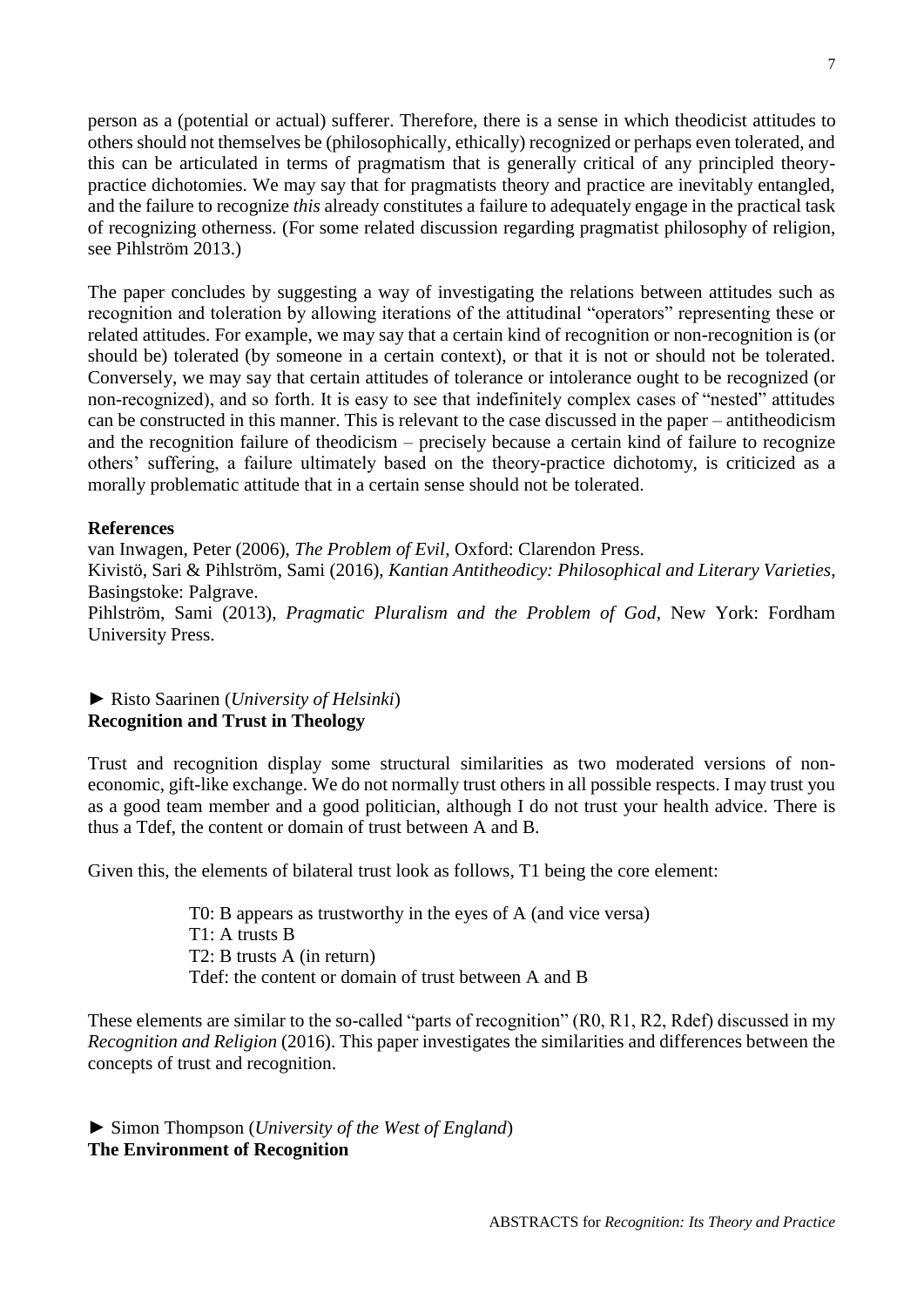ABSTRACTS for *Recognition: Its Theory and Practice*

Theories of recognition tend to assume that the archetypal form of recognition is a relationship between two individual subjects. This is because they also assume that only individuals can express recognitive attitudes such as care, respect and esteem. At the same time, these theories often proceed as if other types of entities can engage in recognition. They may, for instance, claim that a state's laws give appropriate acknowledgement to some people but not to others. Or they may argue that a social institution – such as a police force or welfare system – may recognize some people but not others. However, there is often a failure to ask who or what is doing the recognition in these cases and others like them. Is it the state, police force or welfare system which is itself the active agent of recognition? Or is it a group of individuals who are doing the recognition by means of the laws and institutions in question?

In this paper, I want to consider whether another kind of entity can be regarded as playing a similar role in relationships of recognition. Could it be argued that a social environment plays a part in relationship of recognition? Could such an environment itself recognize some of the subjects who are located in it? Or is such an environment only the means by which one group of individuals recognizes another? I shall explore these questions by considering whether a concept of collective or accumulative harm can be used to understand how an environment may play a part in a network of recognition relationships. And, in order to see how these questions play out in practice, I shall consider three specific environments of recognition: Swiss public space affected as it is by a ban on the building of minarets, Quebec's *visage linguistique* in which the French language enjoys a certain priority, and the public space of US states which continue to fly the confederate flag.

# ► Christopher F. Zurn (*University of Massachusetts Boston*) **The Political Pathologies of Misperceived Misrecognition**

Well-established and prosperous constitutional democracies on both sides of the Atlantic have recently begun to show signs of serious political pathologies. Among numerous institutional, fiscal and societal challenges, this paper focuses on the prevalence and political impact of two cultural phenomena: increases in partisan polarization and in anti-pluralistic populism. The hypotheses of the paper are that 1) polarization and populism have common roots in the increasing salience of political identity; 2) political identities are linked to political pathologies, since they can undercut reasoned attention to and debate about politicallyrelevant facts, policy impacts, and ideological coherence; 3) the development and salience of political identities is best analyzed in a recognition-theoretic framework; 4) partisan polarization and anti-pluralistic populism can both specifically be tied to experiences of misperceived misrecognition; and, 5) recognition theory may be explanatorily powerful and normatively problematic when analyzing such culturally-rooted political pathologies.

\*\*\*